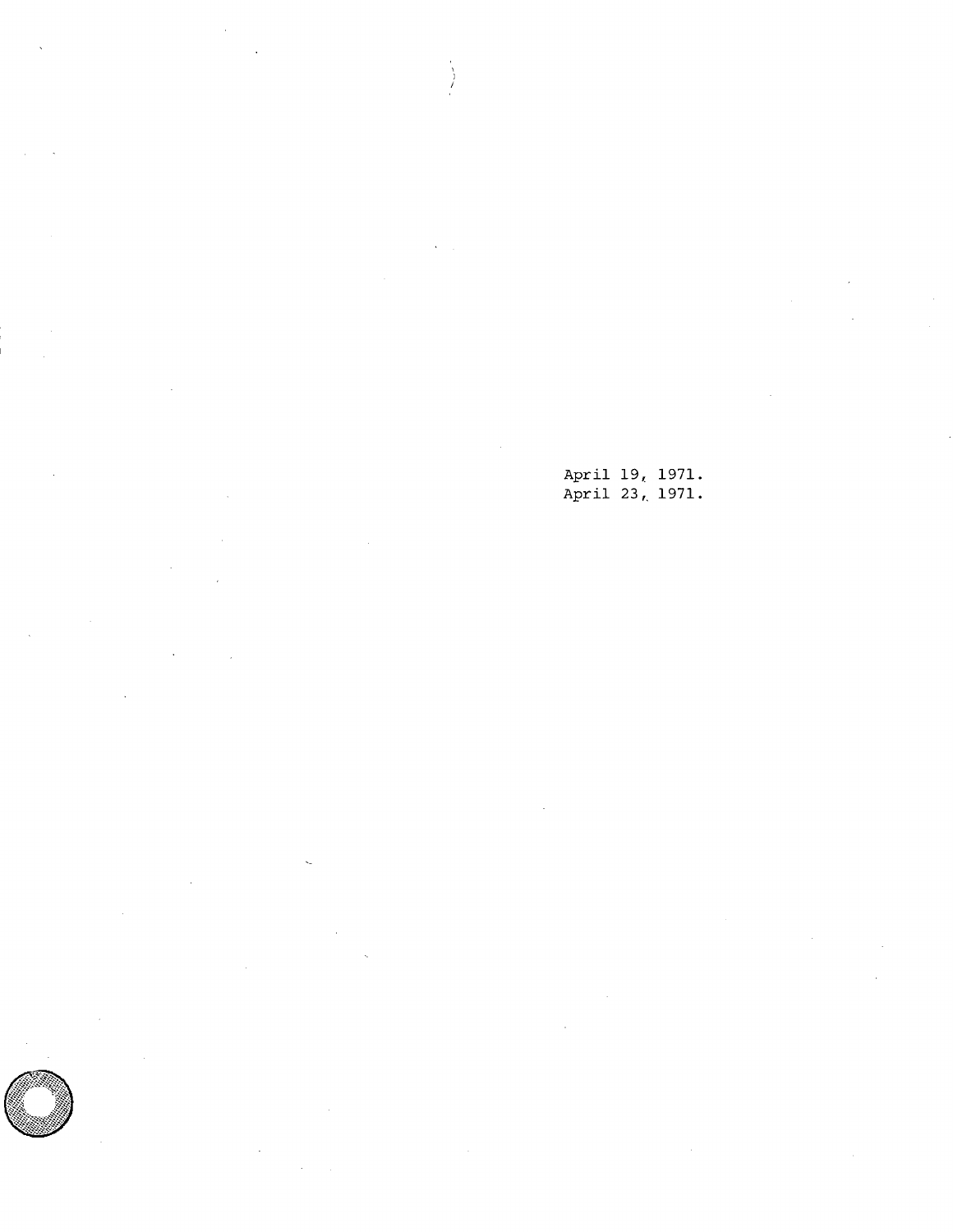# May 4, 1971

Minutes of the fifth meeting of the Executive Committee of Faculty Council held on Monday, April 19, 1971 at 3:00 p.m. in the Faculty Conference Room.

Members Present: Dean R. D. Connor, Chairman; Drs. J. Reid, 3. Vail, M. Kettner, J. Svenne, J. G. Eales, D. McKinnon, G. Dunn, G. Woods, P. K. Isaac, Mr. Sutherland. (11) G. Richardson, Secretary.

Apologies: Dean I. Cooke.

# I. Minutes of the Meeting of March 26, 1971.

The minutes of the fourth meeting were adopted as circulated. Reid (Woods).

### II. Matters Arising Therefrom.

(i) Policy on Consulting:

The Chairman reported that the ad hoc committee to be called to consider this matter had not yet been set up.

Dr. Vail commented that he felt benefit could be gained if at least one member of this committee had little or no experience in consulting work. The committee agreed with this.

### (ii) Lower Limit to Class Size:

Dean Isaac stated that part of the confusion regarding this problem was the fact that graduate courses, which he felt were quite distinct from undergraduate courses, had been included in the overall totals. It was the feeling of many that if the two programmes could be separated, i.e. graduate and undergraduate, adequate control could be enforced if a lower limit was placed on the undergraduate portion only. However, to set a lower limit on graduate courses would prove very critical especially to a faculty like Science.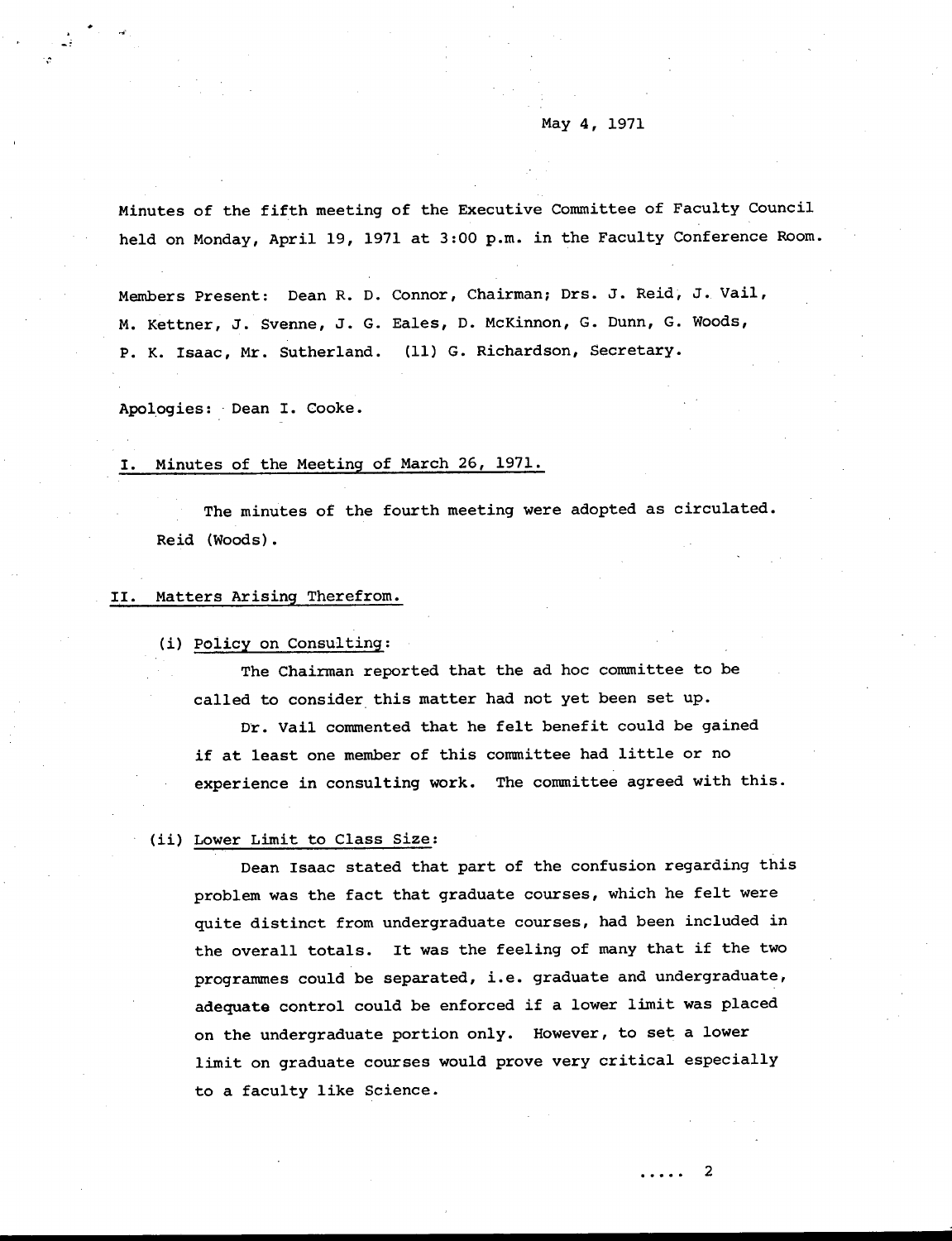Dr. Kettner suggested that a request to the Science departments for their comments on this matter might provide the Executive with some guidance. The Chairman agreed to approach the departments as suggested.

# III. Acceptability of English 301 & 305, French 301 for Admission to Science.

In 1961-62 the Department of Education set up the two tiered streams of high school programmes - the general non-university programme consisting of courses designated 101, 201, and 201 and the university entrance stream with 100, 200, and 300 level courses. Whereas the University was formally consulted on the 300 level programme it was not on the 301. Consequently, about four years later when the question arose as to whether or not the '01' level courses should be acceptable for university entrance, consideration had to be requested from each individual department.

Two departments, English and French disapproved of the '01' level courses as acceptable for university entrance, whereas most faculties, including Science, felt that these courses would be acceptable for entrance into the University as well as entrance into their faculty. The result of discussion at that time was that although certain '01' level courses were declared acceptable English 301 & 305 and French 301 were not.

However, more recently, the two departments of French and English had reconsidered their stand and stated that whereas they will still insist on the 300 level courses for entrance into there own 120 level courses, other areas within the University, could if they so wished, accept the '01' level for their programmes. With this change, the Senate Admissions Committee proceeded to implement the revision to the list of University acceptable courses only to be opposed once again by the same two departments. The Committee report however had reached the Executive Committee of Senate who approved it, but requested that all faculties be canvassed once again to confirm their stand. It was because of this request that the matter is being discussed at this

3

. . . . .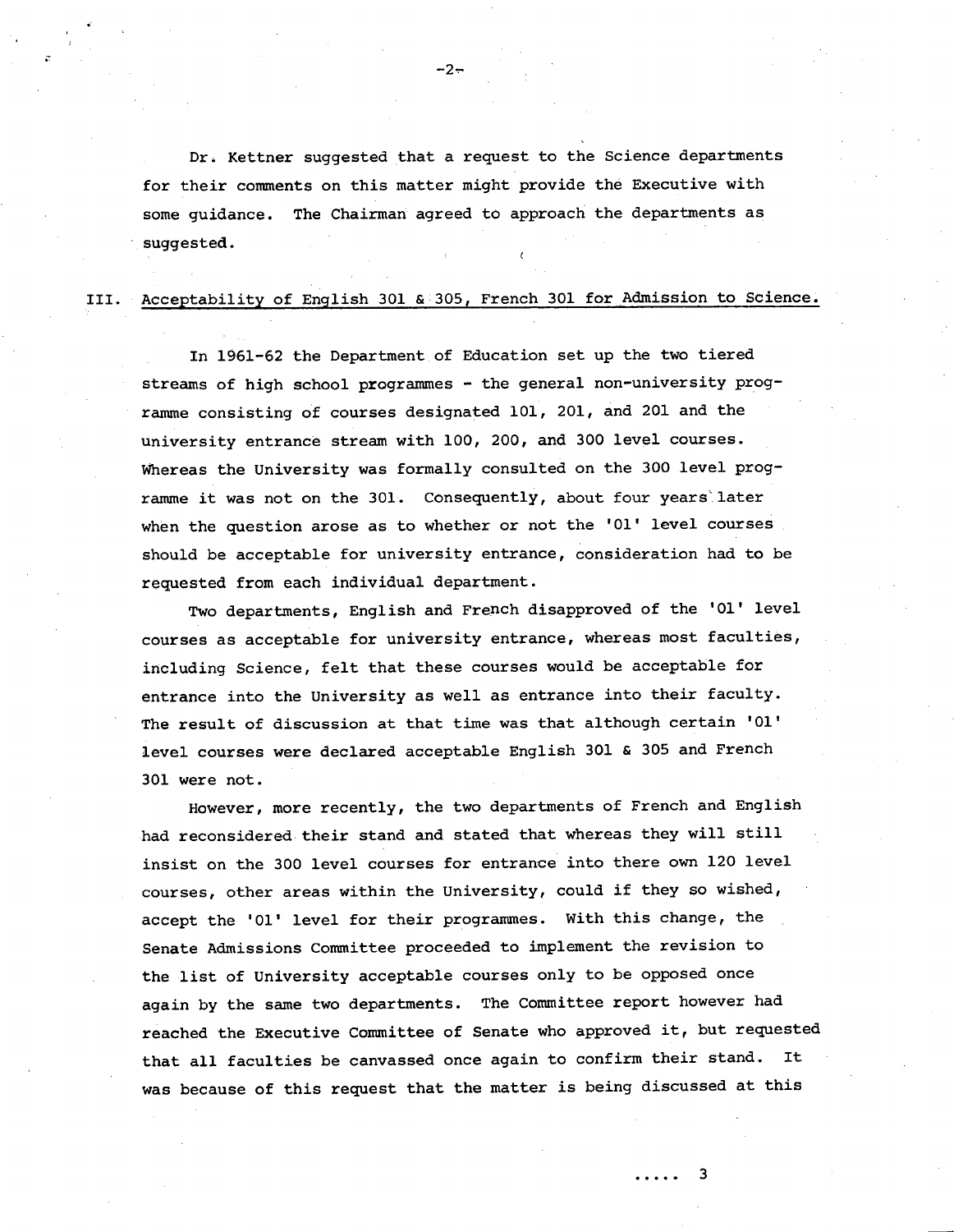time; does the Executive wish to recommend to Faculty Council that these courses, i.e. English 301, English 305, French 301 be acceptable courses for entrance into Science? The Dean indicated that he personnally would so recommend.

It was pointed out by the Chairman that both Brandon and Winnipeg Universities accept these courses now and it had been hinted by the Department of Education that if the University of Manitoba would accept them, they, the Department of Education, would seriously consider increasing the time element assigned to the courses from 12½% to 16%.

It was noted that the English 301 was primarily composition oriented whereas English 305 was oriented to literature.

In answer to the question of whether we have to accept both English 301 and 305, the Chairman replied that we did not, but that there was really no advantage in accepting one and not the other. In most high schools 301 is followed by 305 and whereas students could take 301 and not 305, those that took 305 had to have 301.

Dr. Kettner wanted to know what the Faculty's reaction would be if a student presented both English 300 and 301 for entrance. At present we do not accept both Physics 300 and Physical Science 301 for example. The Chairman pointed to our regulation which states that a student must present five courses for admission, each in a different subject field. Therefore, if a student had both English courses, he would have to have a sixth course in order to have the five different fields, otherwise he wouldn't meet our requirements.

It was moved Vail (Svenne):

"that the Executive Committee recommend to Faculty Council that English 301 & 305 and French 301 be acceptable as courses for entrance into the Faculty of Science."

> CARRIED Unanimous

Because of continuing uncertainty about the availability of English 305 and its relation to English 301 the Chairman agreed to obtain more information on the courses and have it circulated to the members.

-3-.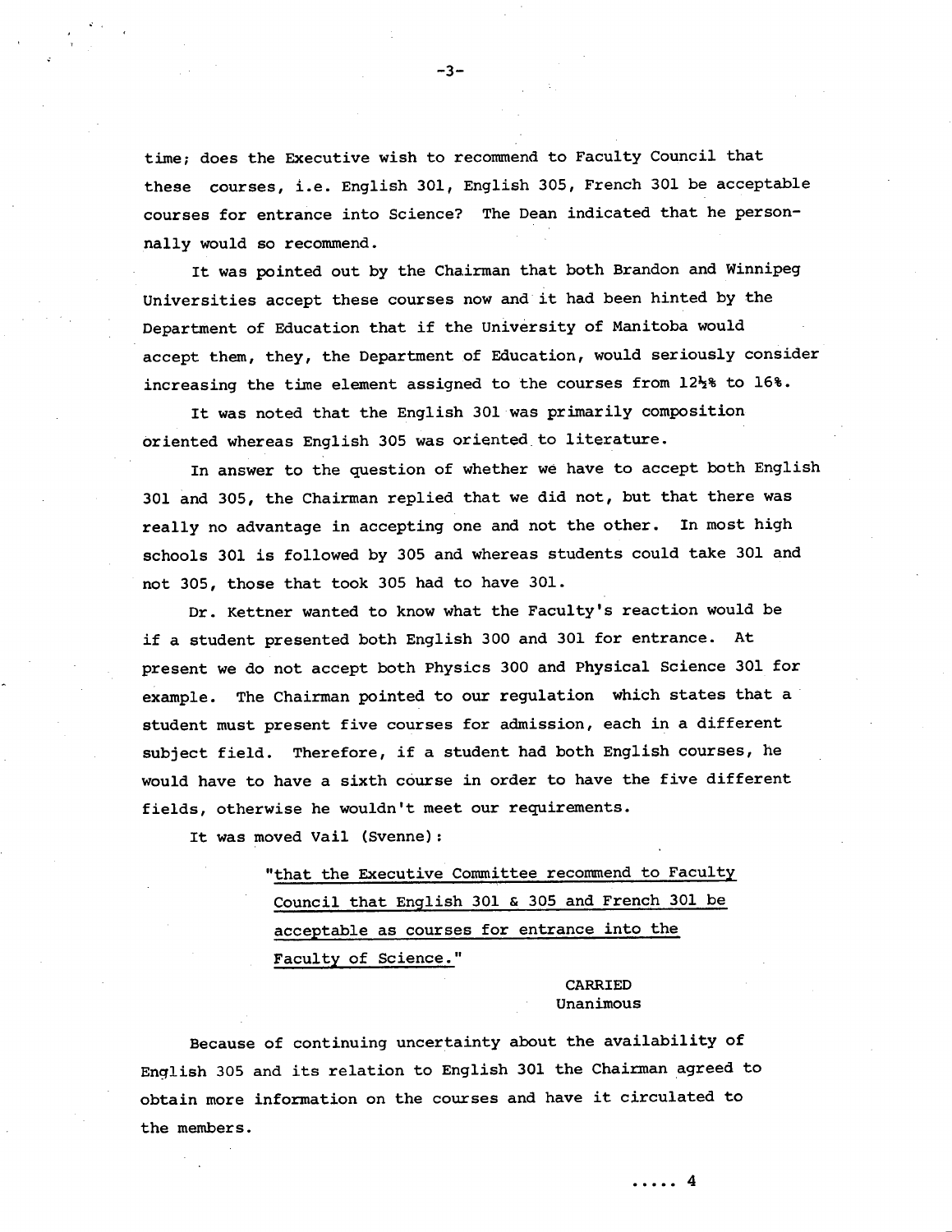#### IV. Early Admissions.

The Dean had been asked by the Committee on Early Admissions to indicate to them how the Faculty of Science was going to handle their Early Admission Procedure. He briefly outlined the aims and procedures of that Committee and indicated to the Executive the alternatives open to them. There were essentially three ways in which to handle the Early Admission:

-4-

- (i) establish a committee of Faculty to handle all matters.
- (ii) provide the Dean's Office with certain quidelines and let it do the work.
- (iii) establish a combination of (i) and (ii).

The Chairman pointed out that in all likelihood Science would accept all applicants this year but that for the following years some selective process would likely have to be used. By determining our procedure this year, we will gain a year's experience which hopefully will be of value later on. After some discussion it was decided that the Chairman would request Faculty Council to agree to the Faculty determining the policy matters and guidelines and let the Dean's Office handle the mechanics of Admission.

### N.B.

(A motion was made to this at the second meeting.)

At this point it was agreed that another meeting would be required to complete all the business. Therefore a second meeting was scheduled for Friday, April 23 at 9:00 a.m. With the Committee's concurrence Item V, VI, and VII of the agenda were put aside for Friday's meeting.

#### VIII. Other Business.

Just prior to this meeting the Chairman had received notices from three other faculties stating that they were about to offer courses which they thought would be of direct interest to Science Students; would the Faculty approve these courses for Science credit at this late date? The courses were:

(i) Drugs in Human Biology - 6 hours of credit given by the Department of Pharmacology. There would be no pre-requisites required and it would be for second year students.

5

. . . . .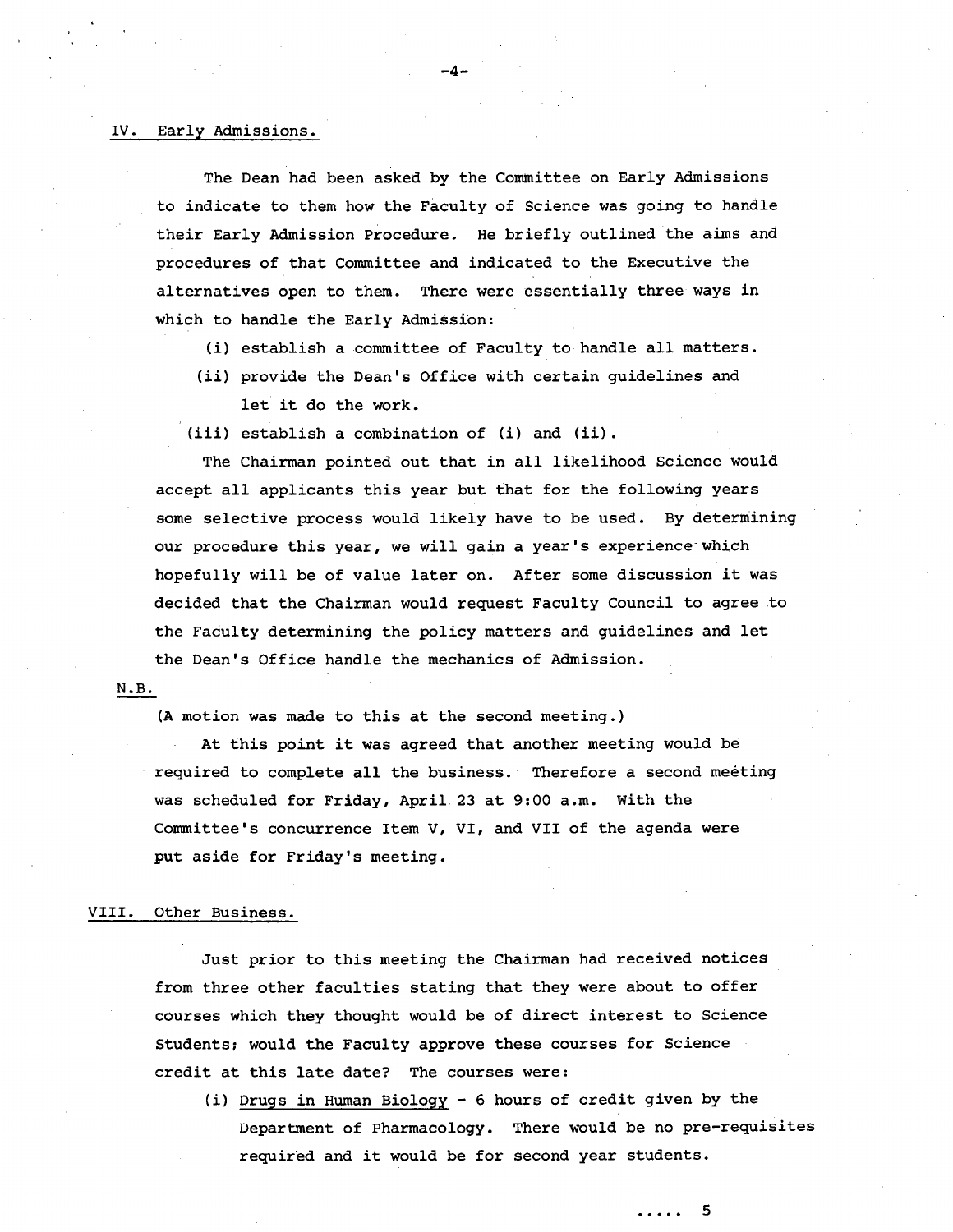(ii) Soils - Their Origin, Composition and Geography - 6 hours of credit given by the Department of Soil Science. Here again no pre-requisites were required. The course would be appropriate for third and fourth year students.

 $-5-$ 

 $(iii)$  Courses 54:120 and 50:533 - offered by the School of Art. There was little description available at this time.

The Chairman pointed out that the usual process for such requests would be through the Committee on Courses but because they had been received so late only a few of the members had been contacted by phone but those contacted had agreed to abide by the decision of the Executive Committee. The question put before the Committee was would the Committee recommend to Faculty Council acceptance of these courses for Science credit?

After a short deliberation in which some concern was expressed about the increasing number of courses outside the Faculty for which a Science student could receive credit, the Committee agreed to the following motion Vail (Woods):

"that the Executive Committee recommend to Faculty Council, with subsequent forwarding to the Senate Committee on Course Approval, that the one course entitled 'Drugs in Human **BiologyL** be approved for credit by Science students, subject to the approval of the majority of members of the Committee on Courses."

## CARRIED Unanimous

It was agreed that the Dean would forward to all members of the Committe on Courses an outline of the course with a covering letter explaining the Executive's action. The three other courses would not be recommended at this time but would be forwarded to the appropriate committee for due processing.

It was noted that the course would be given on campus for Science students and any other students who received special permission.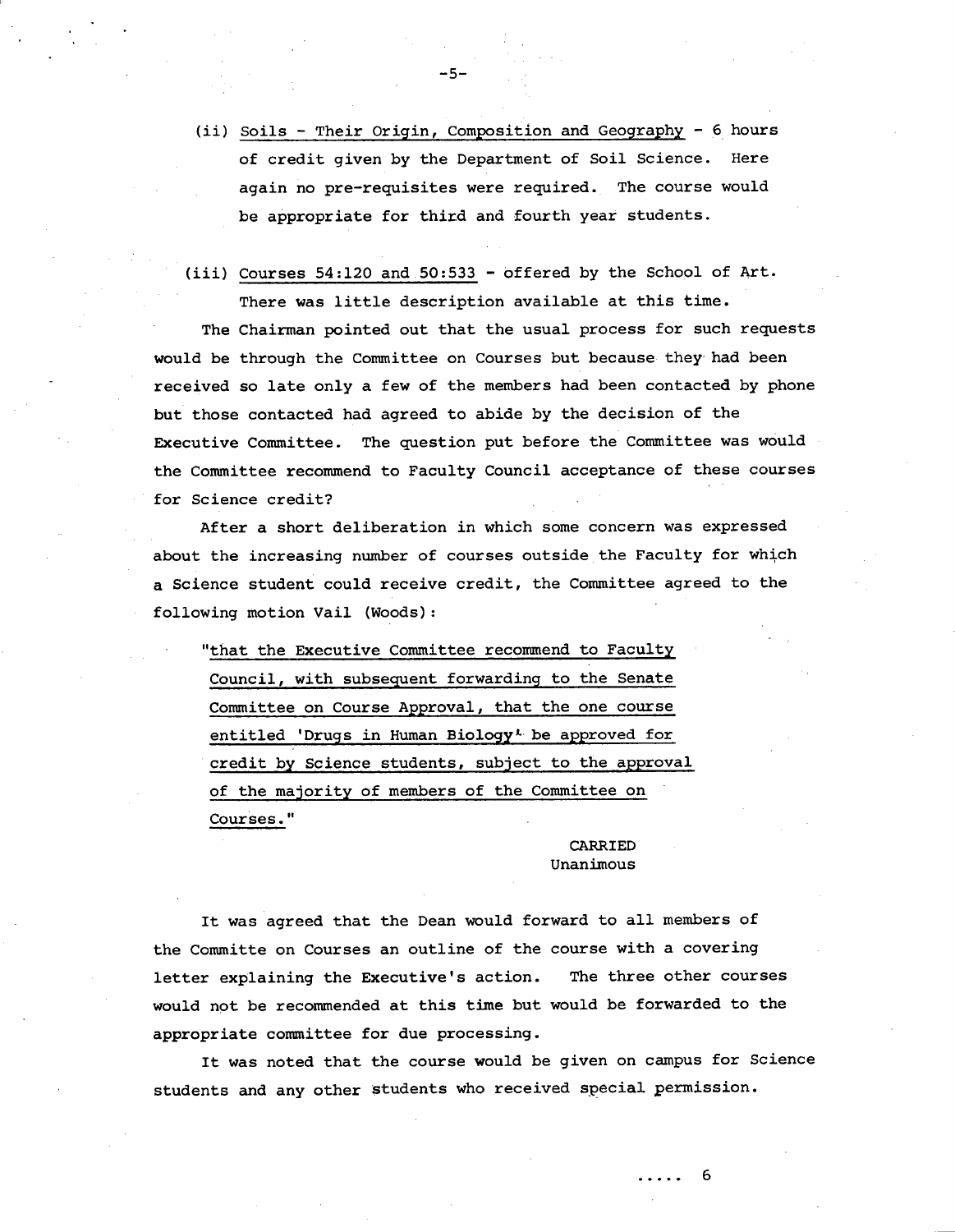Students would be made aware of the offering via an insert in the timetable as well as notification at orientation.

# 1V. Matters Relating to Early Admission (continued).

Because Dean Cooke, who is Chairman of the committee on Early Admission, had not been present during the previous discussions on Early Admission, the Chairman requested that he give a brief outline on the developments to date.

This having been done, the members requested that further discussion be held on the following Friday's meeting.

The meeting adjourned at 5:35 p.m.

# GR:wac

May 4, 1971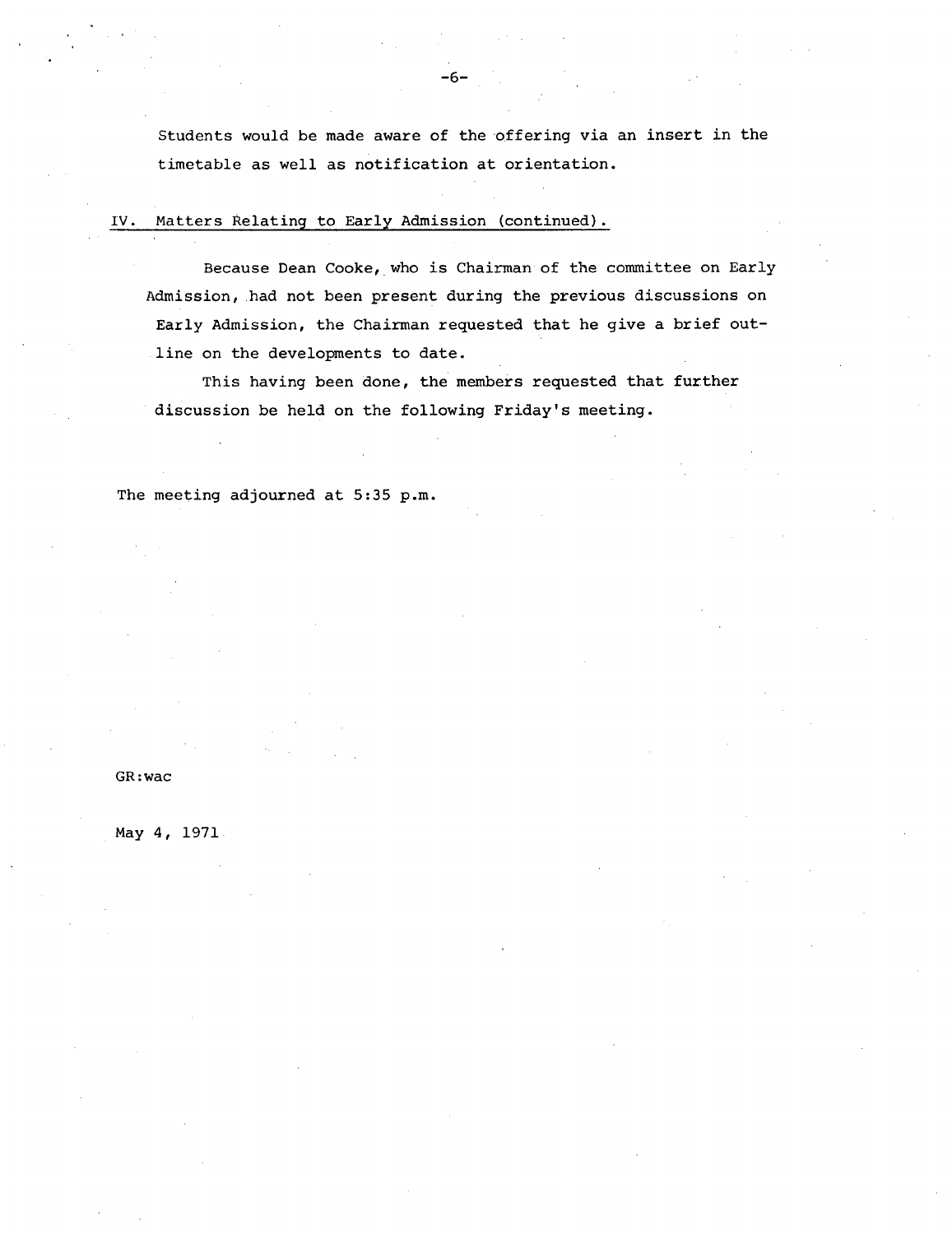# May 5, 1971

Continuation of the fifth meeting of the Science Executive Committee held at 9:00 a.m., Friday, April 23, 1971 in the Faculty Conference Room, 250 Allen Building.

Members Present: Dean R. D. Connor, Chairman; Drs. P. K. Isaac, G. Woods, D. McKinnon, G. Dunn, J. Reid, J. Vail, J. Svenne, G. Eales, M. Kettner, Mr.. Sutherland. (11) G. Richardson, Secretary.

Visitors: Mrs. J. Stewart.

#### V. Core Committee Report.

The report of the work of the ad hoc committee to respond to the Interim Report of the Core Committee was given by Dr. Dunn. Commenting briefly, Dr. Dunn stated that by revising the report and deleting the specific references, the members of the committee felt that the report had been somewhat weakened. He also reiterated his earlier comment that the members of the committee found it surprising that no mention of cost was made in the parent report.

In the comments that followed, many points such as, University Entrance Examinations, four year degree programme as compared to three year one , Board examinations, were discussed. -As to the disposition of the report, the following motion was made. Vail (Reid)

> "that the Executive Committee recommends that the report be submitted to the Core Committee as the observations of the Faculty of Science on its Interim Report."

> > CARRIED Unanimous

The Executive Committee reporter was to advise Faculty Council that copies of the report were available in the Dean's Office.

> 2 . . . . .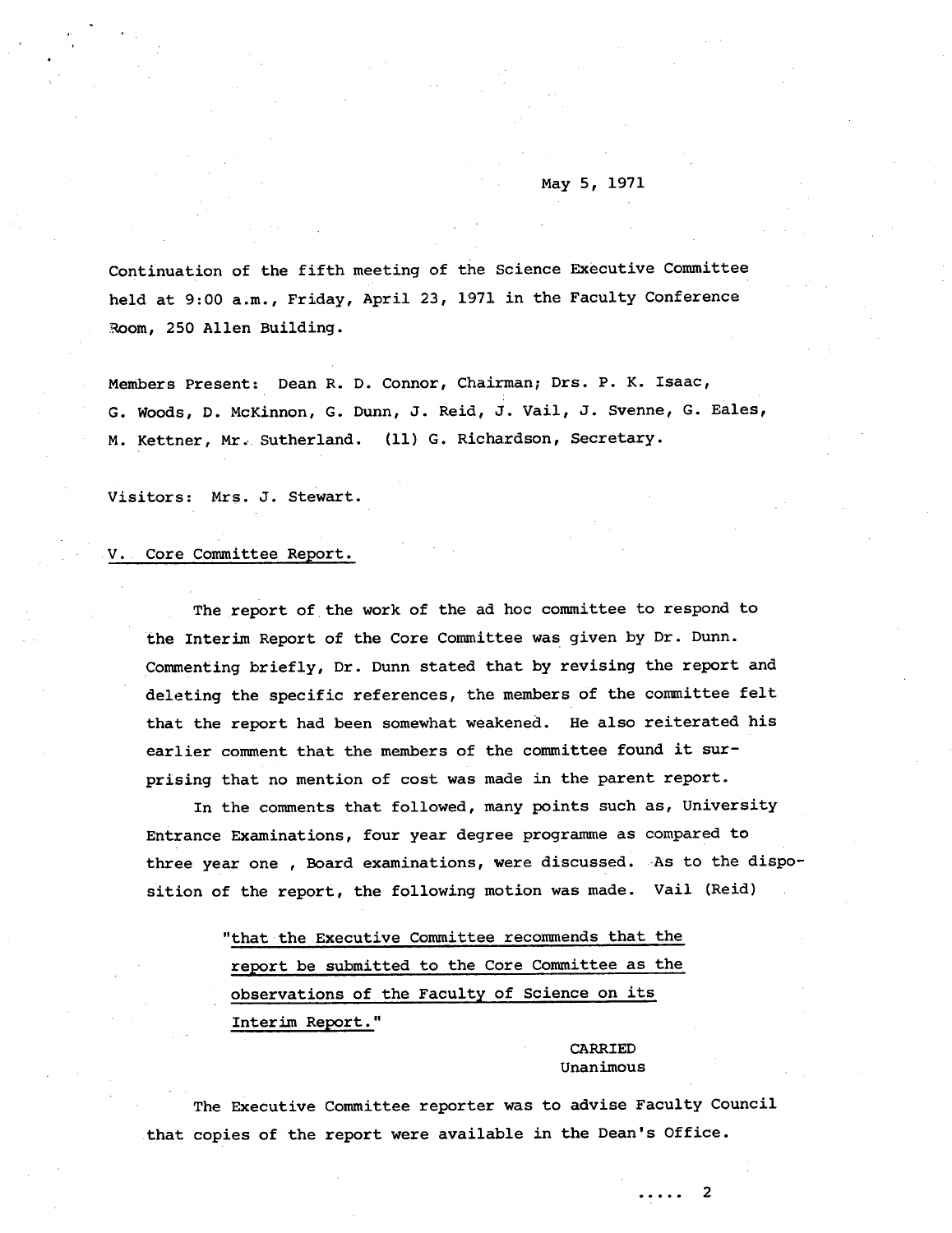### VII. Entrance to the Faculty

The Chairman explained that May 1 was the deadline for receipt of the revised faculty entrance requirements. He recalled that at the February 11th meeting of the Executive, several *non-substantive*  changes were made to the coming fall's regulations but that we were now being asked to state our regulations for one year hence, i.e. September '72. He requested Mrs. Stewart to describe some of the problems currently encountered with our present regulations. This having been done the Chairman outlined three recommendations which he felt the Executive could put forth to Faculty Council:

 $-2-$ 

1. Reaffirm Council's motion of September '69 (with appropriate up-dating) i.e.

'to enter the first year of Arts and Science a student shall present from the Grade XII list of subjects approved by Senate, at least five passes, at least three of which are Board standing with a language (English or other) at either level of attainment comprising one of the five passes to be presented.'

- $2.$ Recommend an intermediate position and wait and see the results of current high school considerations.
- Recommend changes as follows: 3.

Mathematics at either level one 300 level Science course three options - with the recommendation that one be a 300 level Science course.

In the discussion that followed it was noted by the members that the one course which was common and essential to the majority of Science courses, was Mathematics. This was one course that it was felt had to be required as the minimum requirement for a Science student.

It was pointed out that if departmental pre-requisites were abolished that this would lead to the departments providing '90' level make-up courses in order to bring the student in line with those who did have *pre-training.* If the '90' level courses were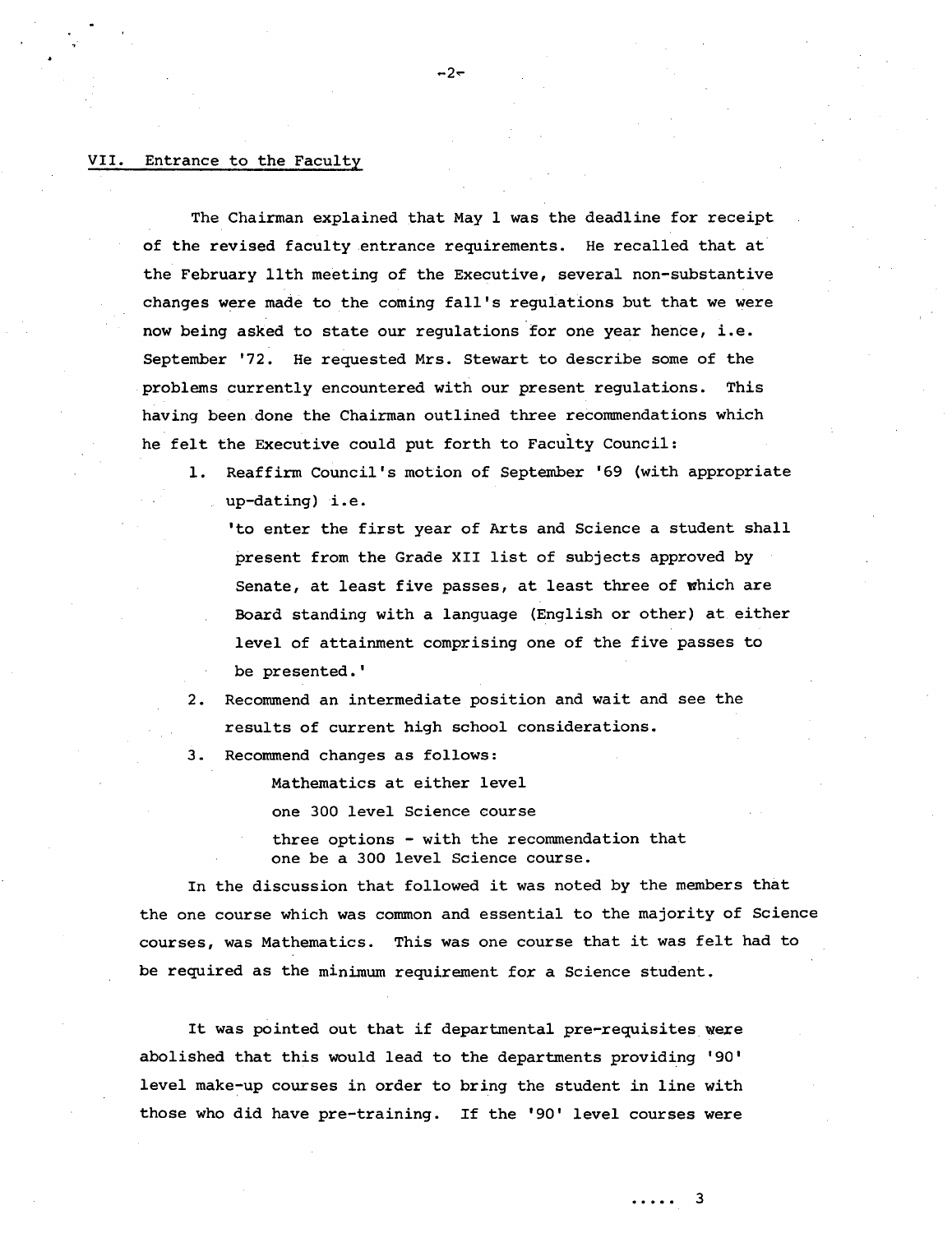'crash' courses that brought the student up to the same level at the end of the second year as those students with pre-training this might not be too critical, but if this wasn't the case then 90 level offerings would be the first step towards a four year general programme.

It was further noted that if a minimum number of requirements were demanded, then the counselling a student received in high school would become doubly valuable. Indication at this time pointed to a very weak guidance and counselling system in the high schools.

The Chairman recalled that the premises upon which the September '69 motion was made: namely that there were a common set of exams, the Board exams ,and these, administered centrally, provided a good common denominator for evaluating high school students. As is commonly known these have since been done away with.

It was ultimately decided that the following regulations for September 1972 would be recommended to Council. Svenne (Woods)

Mathematics 300 or 301

4.

one of Chemistry, Physics, Biology at the 300 level three options

- Note I It is recommended that at least one of the options be another Science at the 300 level.
- Note II Mathematics, being fundamental to Science, is strongly recommended at the 300 level.
- Note III Students should refer to the departmental section of the calendar for information on the department prerequisites.

In addition the Executive Committee recommends that the Senate Admissions Committee undertake a re-examination of the entire admission regulations.

# CARRIED Unanimous

It was pointed out by Dr. Kettner that if a re-examination on the regulations is done, special attention should be made of the composition of the Examining Committee. Admission regulations are not just the concern of the University but are of concern to High Schools,

4  $\cdots$